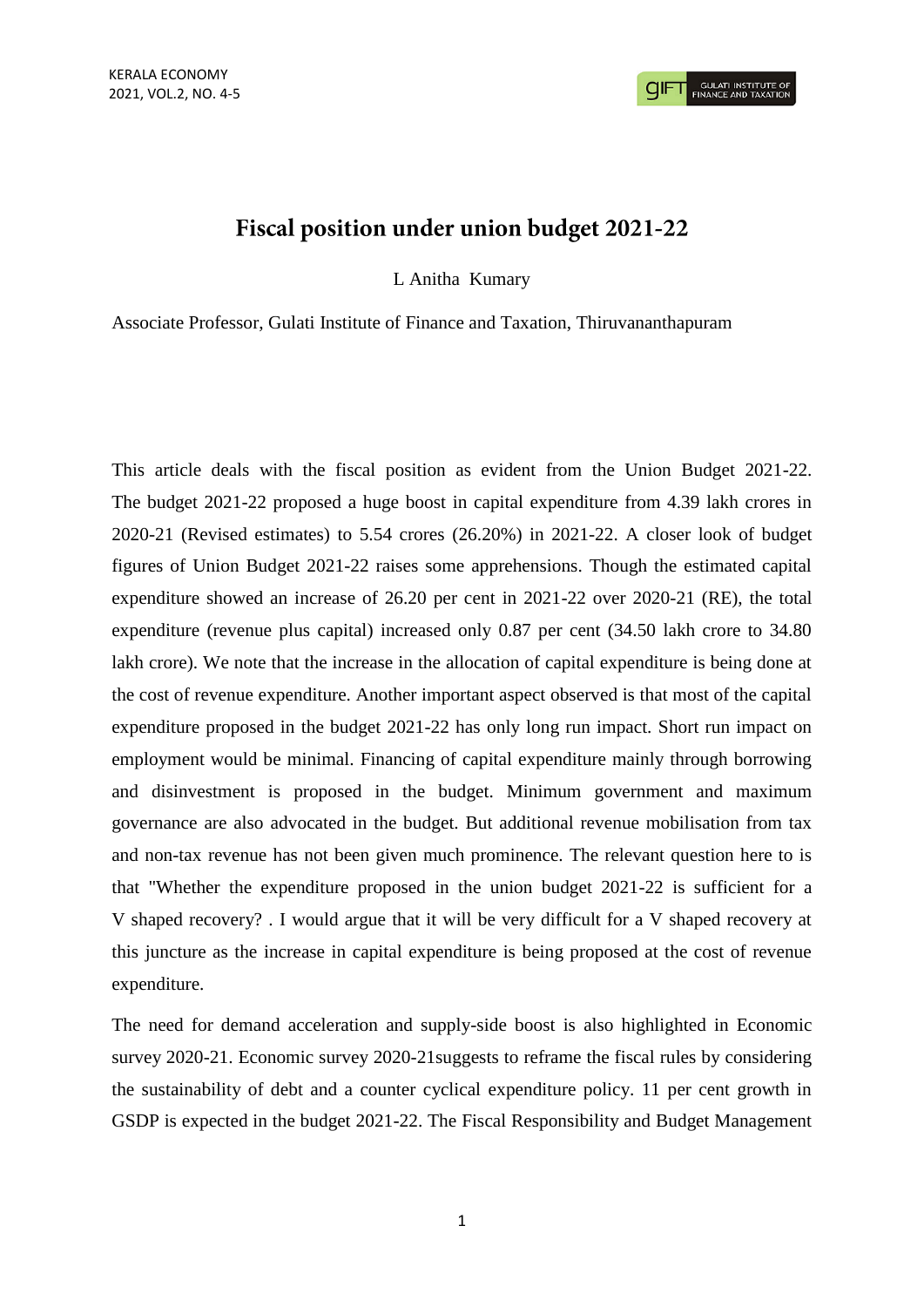KERALA ECONOMY

(FRBM) Act, 2003 requires the central government to progressively reduce its outstanding debt, revenue deficit and fiscal deficit. The Union government was supposed to achieve fiscal deficit of 3% of GDP by March 31, 2021. In Budget 2020-21, the fiscal deficit target was relaxed to 3.5% (as permitted by the FRBM Act) and it was estimated that fiscal deficit of 3.1% will be achieved by 2022-23. However, in 2021-22 budget, the government has not provided target for the next three years, and has suggested to amend the FRBM Act to accommodate the higher fiscal deficit. Fiscal deficit is an indicator of borrowings by the government for financing its expenditure. The estimated fiscal deficit for 2021-22 is 6.8% of GDP. For 2020-21, fiscal deficit increased to 9.5% of GDP, abnormally higher than the budget estimate of 3.5%. The alarming deficit position of the union government has already been highlighted by the Honourable Finance minister Prof Thomas Isaac in his inaugural address of the seminar.

The higher deficit was primarily due to higher spending mainly on revenue expenditure on subsidy and social security schemes, and lower revenue collection on account of COVID-19 lock down and social distancing. The government intends to reach fiscal deficit of 4.5% by 2025-26. Revenue deficit is the excess of revenue expenditure over revenue receipts. Such a deficit implies the government's need to borrow funds to meet committed expenses which may not provide future returns. The estimated revenue deficit for 2021-22 is 5.1% of GDP. In 2020-21, revenue deficit was 7.5%, much higher than the budget estimate of 2.7%. Since the revised revenue deficit was so high, it will be very difficult to contain it in 2021-22.

As far as Employment generation is concerned there is no immediate schemes proposed in the Union Budget 2021-22. The allocation towards MGNREGA showed only 1 per cent increase. Any credit help scheme for small businesses like extension of moratorium of loans and financial assistance to trading community are absent in the budget speech.

The policies proposed are intended to focus on recovering the economy from the devastating effect of pandemic. Here, it is important to note that even before the pandemic, the Indian economy was on a contractionary state. Pre-existing issues aggravated the catastrophe of the pandemic. GDP contraction was 8% in 2020-21. As per IMF forecasts however India is expected to rebound with 11.5 % GDP in 2021-22.

As far as the borrowing is concerned, it shoots up to 18.49 lakh crores in the revised estimate of 2020-21 as against the budget estimate of 7.96 lakh crore in 2020-21. During the year

2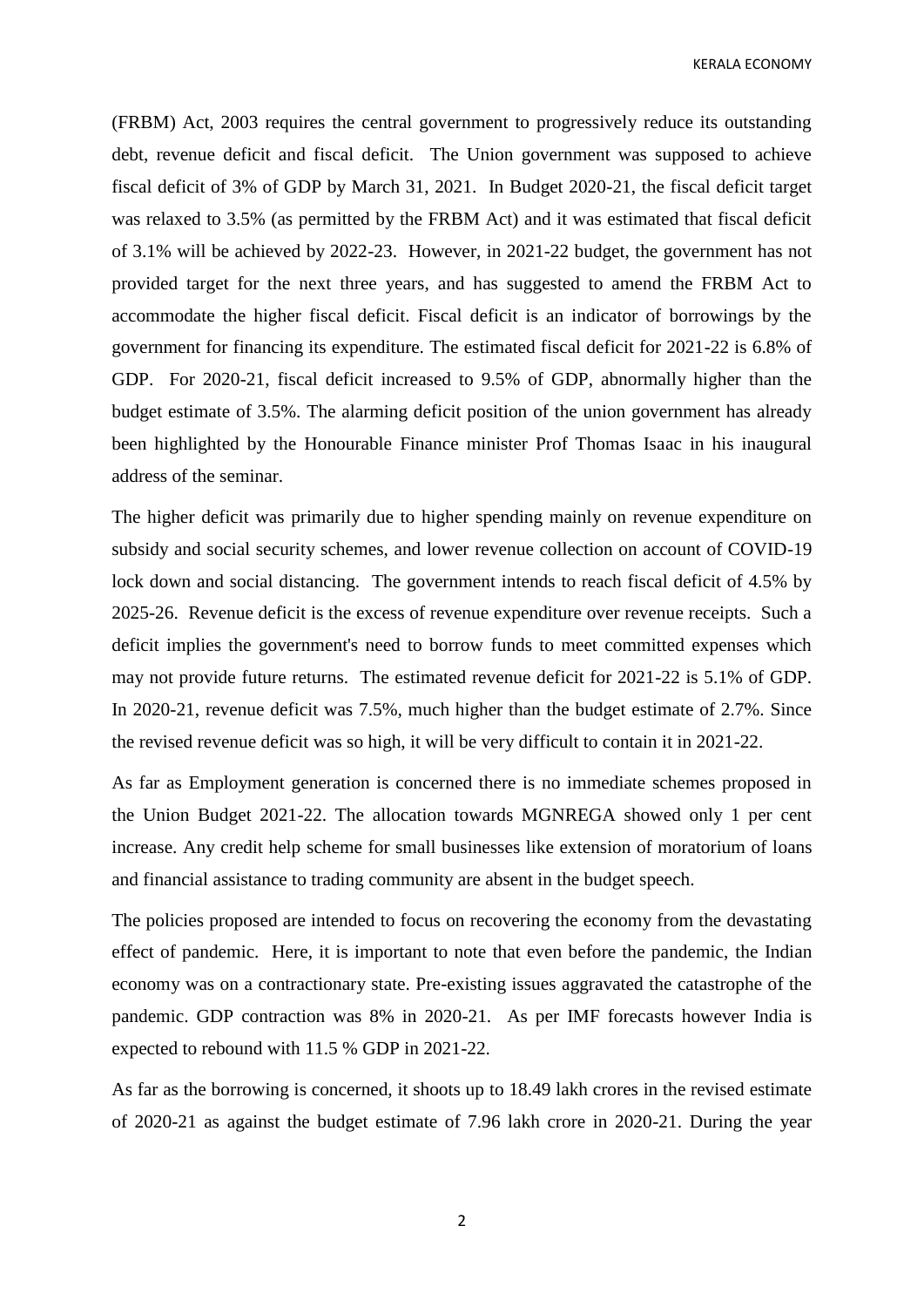2021-22, the estimated borrowing is Rs.15.07 lakh crore. My hunch is that it would be very difficult to contain the borrowing due to the fall in tax and non-tax revenue.

Outstanding debt is the accumulation of borrowing over the years. A higher debt implies that the government has a higher loan repayment obligation over the years. Outstanding debt of the government decreased from 66.7% of GDP in 2004-05 to 48% of GDP in 2018-19. The revised estimate of outstanding debt for 2020-21 was around 57%. Debt sustainability depends on the Interest Rate Growth Differential (IRGD) i.e.; the difference between the interest rate growth and the growth rate of GDP. In India, the interest rate growth is much lower than the growth rate of GDP. Economic survey 2020-21shows hope that given India's growth potential, debt sustainability is unlikely to be a problem even in the worst-case scenarios.

The fiscal deficit in Budget 2021-2022 is estimated to be 6.8% of GDP. The gross borrowing from the market for 2021-22 would be around `12 lakh crores. Government plans to continue with the path of fiscal consolidation, and intends to reach a fiscal deficit level below 4.5% of GDP by 2025-2026 with a fairly steady decline over the period. It is expected to achieve consolidation mainly by two ways. First, by increasing the buoyancy of tax revenue through improved compliance, and secondly, by increased receipts from monetisation of assets, including Public Sector Enterprises and land.

In 2021-22, the total expenditure on subsidies is estimated to be Rs 3.69 lakh crore, an annual increase of 19% over 2019-20. Allocation to food subsidy is estimated at Rs 2,42,836 crore in 2021-22, a 49% annual increase as compared to 2019-20. In 2020-21 budget, Rs 1,15,570 crore was allocated to food subsidy. Expenditure on fertiliser subsidy is estimated at Rs 79,530 crore in 2021-22, a 1% annual decrease as compared to 2019-20. In 2020-21, the revised allocation to fertiliser subsidy is 88% higher than the budgeted allocation. Allocation to petroleum subsidy decreased at an annual rate of 40% from 2019-20 to 2021-22. The allocation in 2021-22 is 64% lower than the 2020-21 revised estimate at Rs 14,073 crore. It indicates that there is a decline in the allocation of subsidy expenditure of food, fertiliser and oil subsidy in the budget 2021-22.

Another important factor that calls our attention is the fall in Government final consumption expenditure as observed ( 11.8 % to 5.8% ) in 2020-21 compared to 2019-20. As per MOSPI data, the private final consumption expenditure also declined from 5.3 per cent to -9.5 per